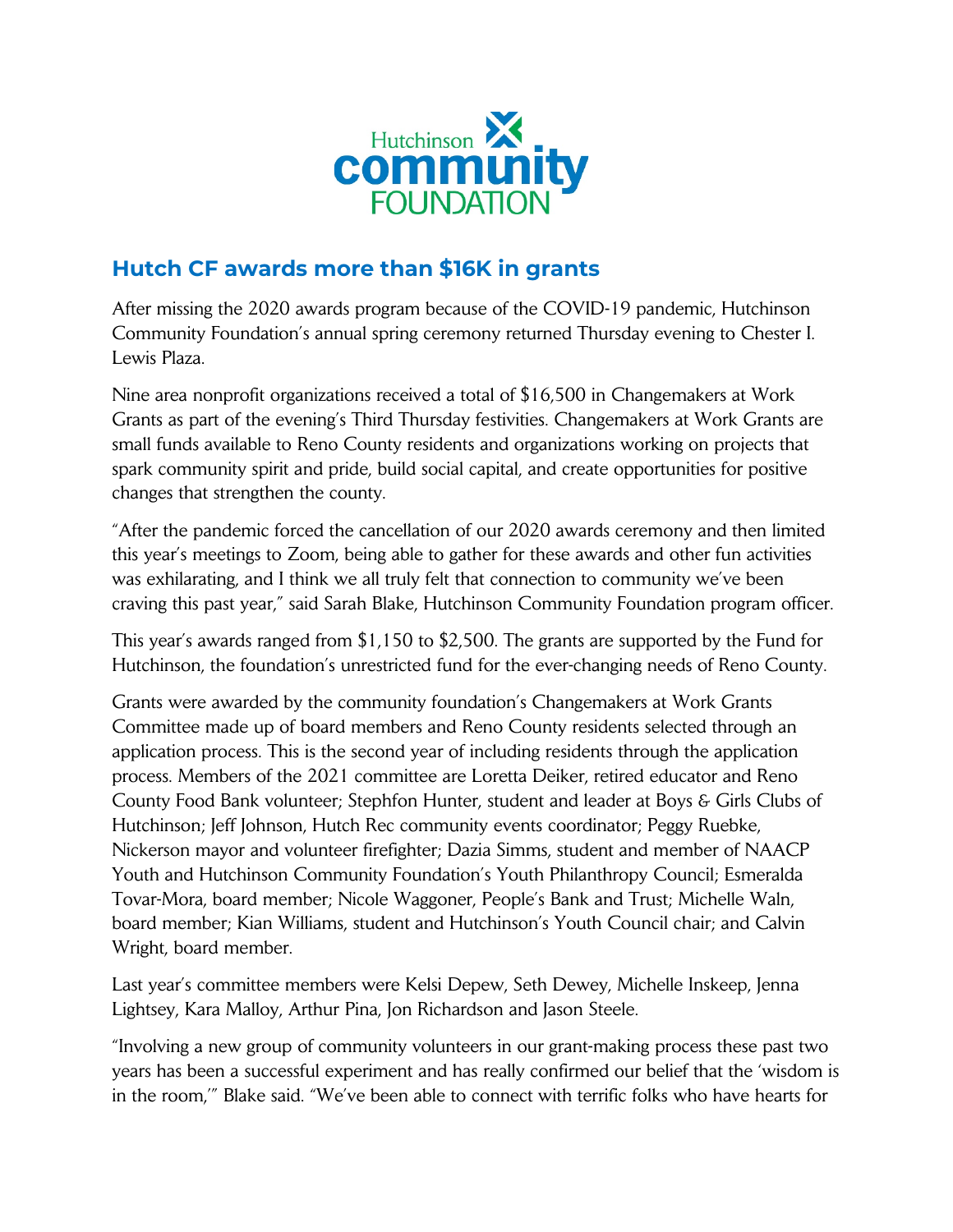Reno County and want to build on community assets and continue making positive changes so more folks feel connected. That's what this grant cycle is all about."

The following are 2021 grant recipients:

City of Plevna, Community Playground Picnic Table Shelter, \$2,500: Funds will help provide a shelter for picnic tables at the town's community center.

Graber Elementary, Growing Graber, \$1,500: This project will strengthen the school's existing outdoor classroom, providing a continued space for staff, students and families to come together to learn about nature, community pride and the power of collaboration. Funds will be used for gardening supplies, a tower garden, pond chemicals and maintenance, and food for wildlife.

Heartland Arts & Culture Collective, Podcast Network, \$1,150: Heartland Arts & Culture Collective, in partnership with Salt City Sound, will increase community pride and engagement by creating a podcast network for arts and cultural content. The inaugural project will share news important to Hutchinson residents, include interviews with local guests and highlight upcoming community events.

Hutch in Harmony, Chester I. Lewis Plaza Art, \$1,500: Funds will help with the costs of providing plaques under pieces of artwork at Chester I. Lewis Plaza. They would explain the scenes depicted and the history of Lewis' contributions to the civil rights movement so that all who visit the plaza are able to celebrate his work for the community and the entire country.

Hutchinson Art Association, Virtual Kids Art Camp, \$2,000: In response to the pandemic, the art center's virtual art camp is intended to fill the current gap in children's art education and ease teachers' burdens as online educators. Free art supplies will be available to children who wish to participate but for whom costs would be prohibitive.

Hutchinson Municipal Band, Making Space of the Arts in Carey Park, \$2,000: In partnership with the city and with the support of Reno/Hutchinson Arts and Humanities Council and the Hutchinson Community College Music Department, the municipal band will create a simplistic, flexible performing space in Carey Park between the zoo and the Homebuilder's Shelter for municipal band concerts and experimentation of other public outdoor performance gatherings in Carey Park.

Reno County Historical Society, People of Reno County Video Series, \$1,850: This project will celebrate Hutchinson and Reno County's 150th anniversaries by honoring our community and its citizens through engaging videos that put a new spin on collecting and sharing oral histories. Funds will help with the purchase of equipment needed for quality filming and sound recording.

Salt City Pickleball Group, Outdoor Pickleball Court Enhancement, \$2,500: Funds will allow for effective lights on the outdoor courts being renovated at Rice Park so community